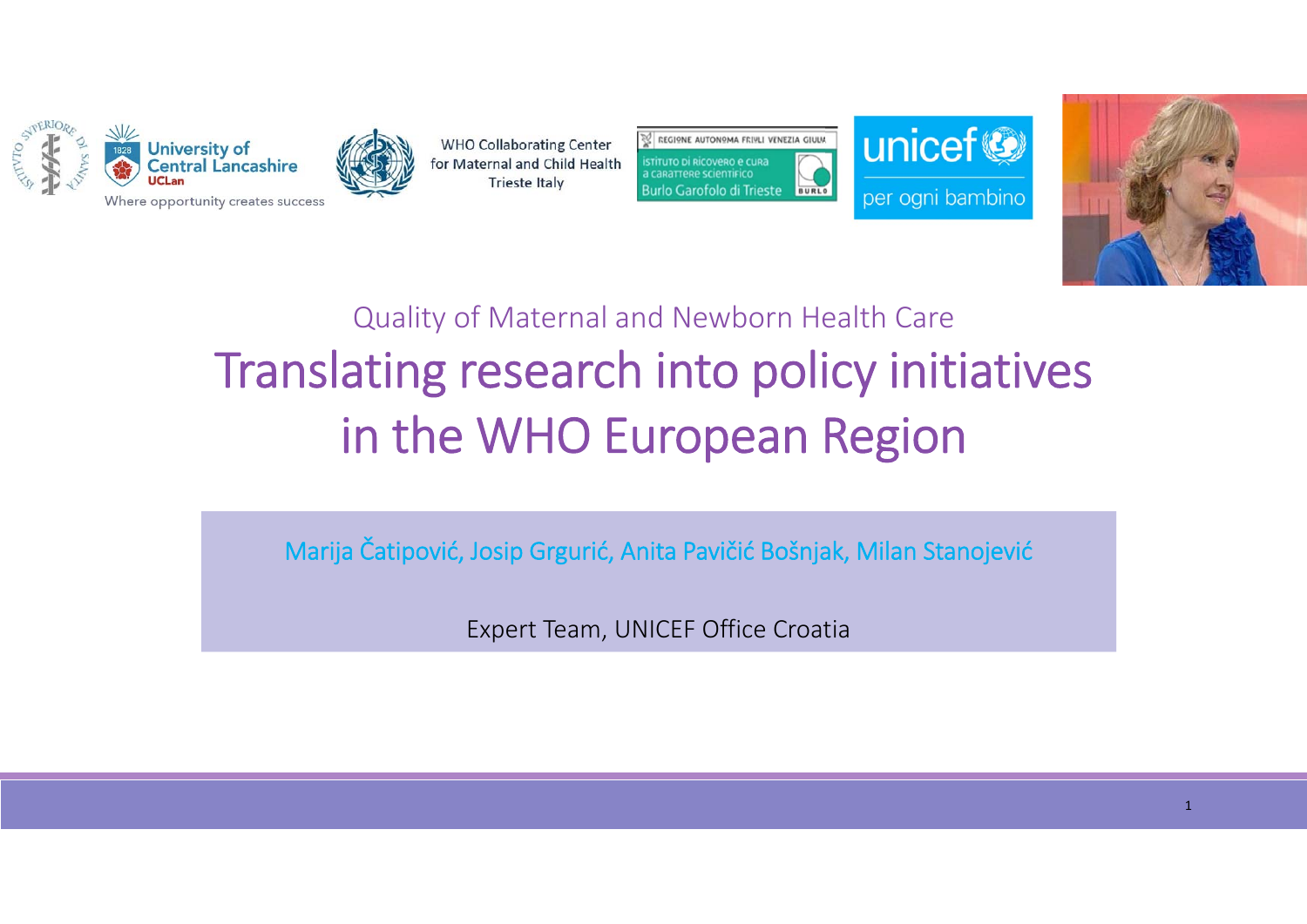

## Breastfeeding intention, attitudes and knowledge in secondary‐school students in Croatia: how to improve?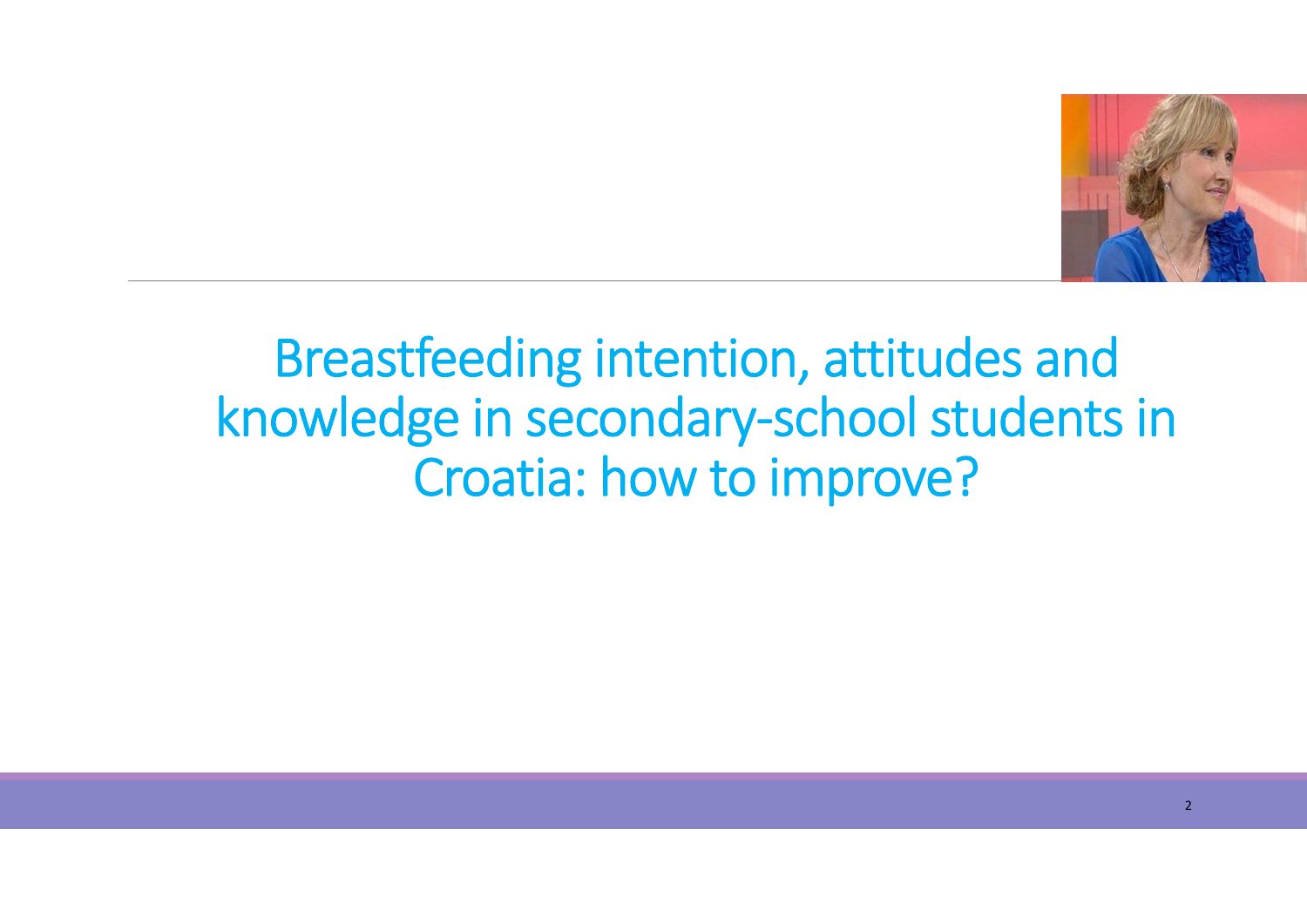# Why did we decide to educate high school students on breastfeeding?



#### It was an **evidence‐based decision**

- What evidence?
	- The results of the research we conducted in 2016 (154 students (101 female/43 male) from two secondary schools in Bjelovar)\*, which confirmed:
		- insufficient level of knowledge of high school students about breastfeeding
		- insufficient quality of their attitudes and intentions on breastfeeding
		- non‐existence of a unique breastfeeding education program for all high school students;
		- instead, current programs (where they exist) are based on a teacher's decision and design, they are not unified and they do not provide a sufficient level of knowledge and positive attitudes and intentions of students abou
		- absence of validated tools for measuring the effectiveness of education programs for high school students
		- absence od of evaluation of breastfeeding education in schools

\*Research results are published: Čatipović, M., Voskresensky Baričić, T., Rokvić, S., & Grgurić, J. (2017). Adolescents' knowledge of breast‐feeding and their intention to breast‐feed in the future. Children, 4(6), 51.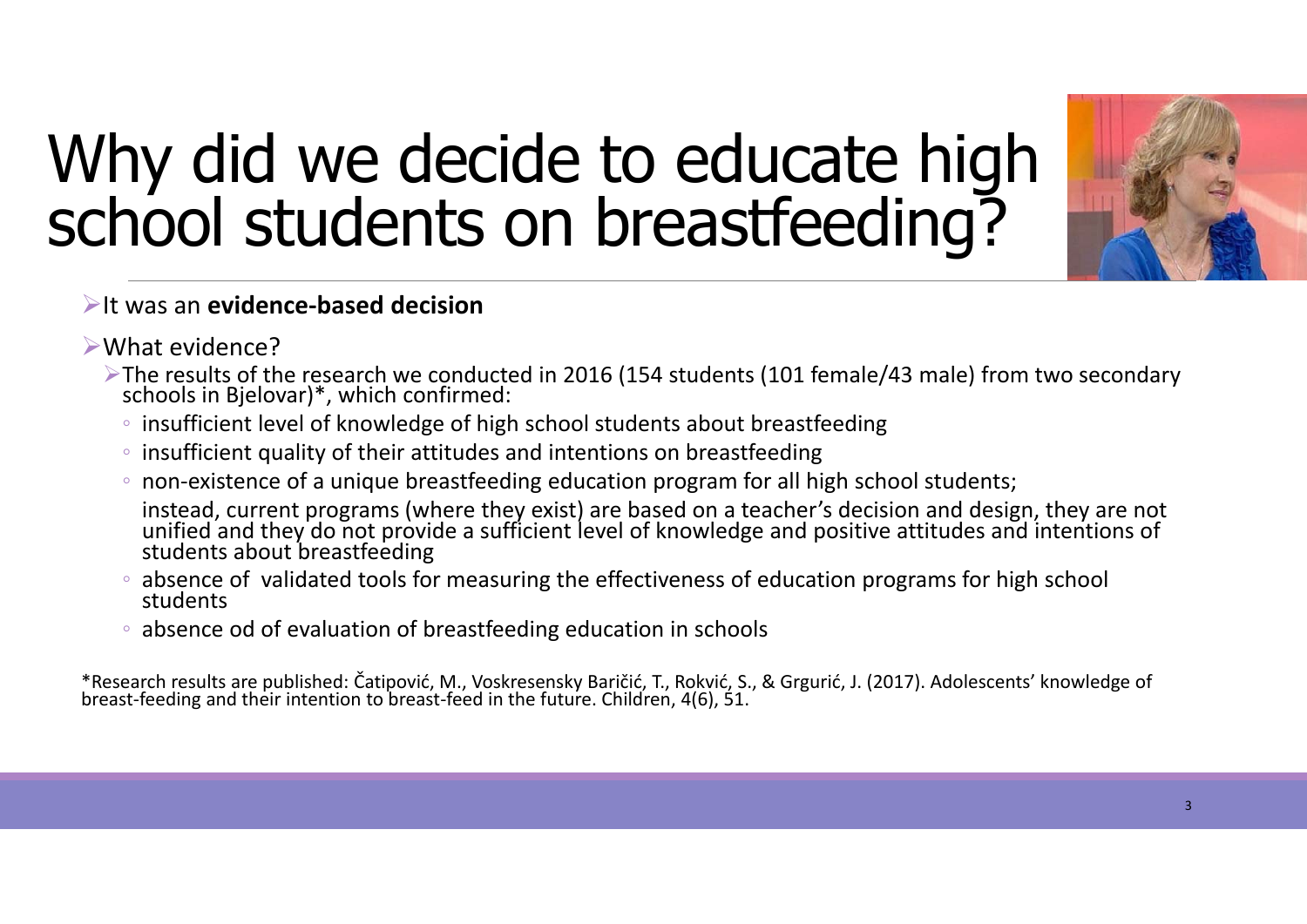## What policy/ies and at what level are we focused on?



 $\triangleright$ In 2019, the Ministry of Science and Education of the Republic of Croatia rendered a Decision on Adopting a Curriculum for an Inter‐subject Health Education Course for high schools in the Republic of Croatia, in which the topic of breast‐feeding is taught as part of the "Physical Health" module – in cycle 5, with the expected teaching outcome of "taking care of and responsibility for reproductive health"

o our research was conducted and the papers cited on the previous and the following slides were published before the Ministry decision and they contributed to the public debate on the Ministry decision for breast‐feeding education to be included in the curriculum

since the Curriculum for Educational program for an Inter‐subject Health Education Course for high schools (which includes the topic of breast-feeding) has not been "translated" into a specific educational modul/program on how to teach about breastfeeding, we developed such program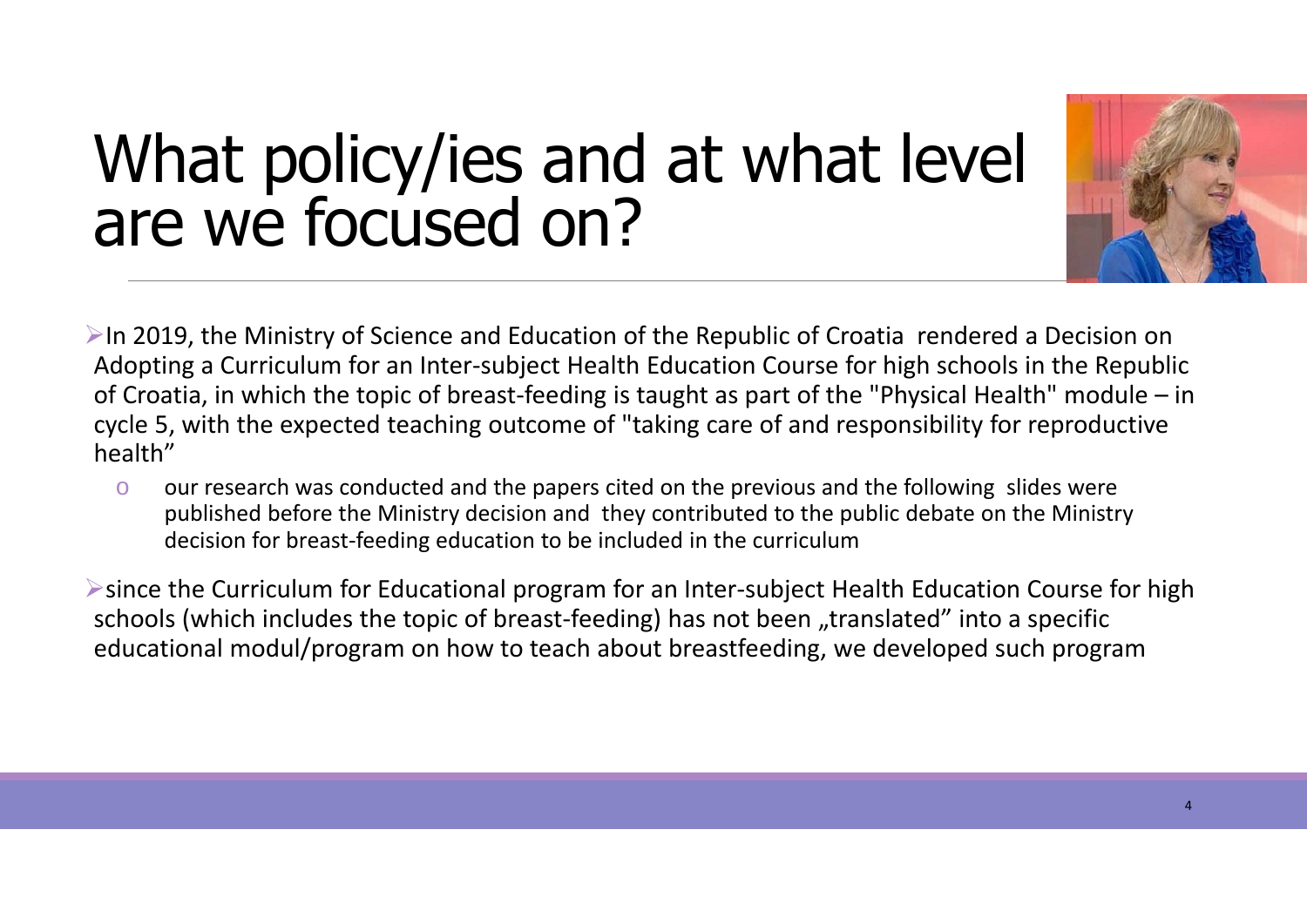# What policy/ies and at what level are<br>we focused on?



We made 4‐hour structured course on breast‐feeding (one hour per semester in the final grades)

The first topic was Breast‐feeding saves lives consisting of short video 'Five Facts about Breast‐feeding', the analysis of student associations linked to photographs entitled '800,000 Lives', and the Famous People's Opinions on Breast‐feeding'.

The second topic was on the importance of breast-feeding in a child's diet.

The third topic was on student attitudes towards breast‐feeding.

The fourth topic was on student life choices dealing with intentions, effort and habits concerning breastfeeding.

 $\triangleright$ this program has (for now) been implemented as a pilot project (localy, in high schools in Bielovar) and is still active in Bjelovar

 $\triangleright$  our intention is to implement it nationally: The educational course had been presented at the session of the Committee for Protection and Promotion of Breast‐feeding of the Ministry of Health, held on 25.02.2020.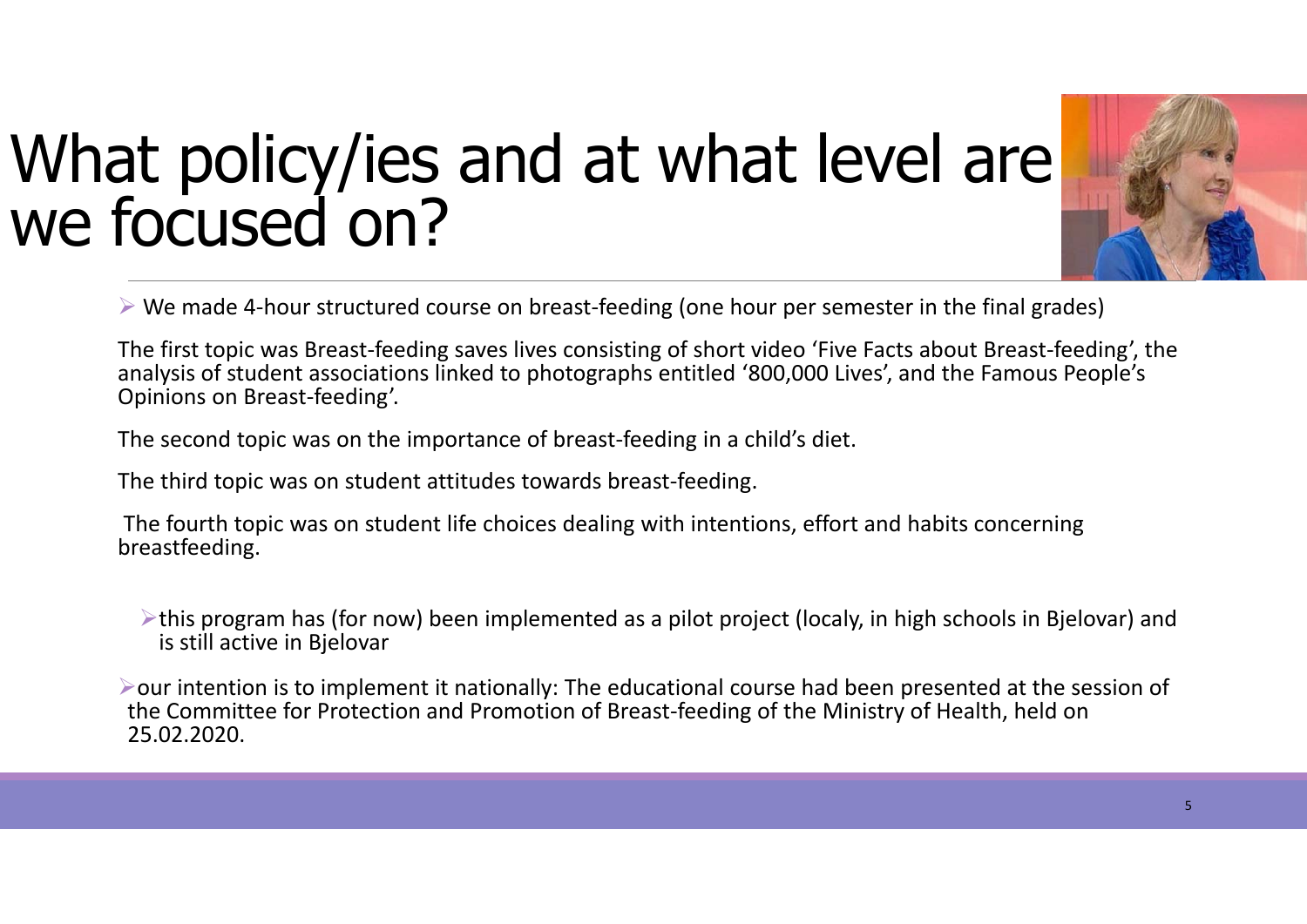

## How did we translate evidence into policies?

- **By collaborating with relevant stakeholders, advocating, developing the educational program and publishing papers in relevant journals**
	- o Based on the research results, we participated through the activities of civil society organizations and professional societies in the initiative to introduce breastfeeding education in high schools.
	- o The initiative yielded results and the Ministry of Science and Education of the Republic of Croatia has included breastfeeding education in the curriculum (for an Inter‐subject Health Education Course)
	- o The research also confirmed the lack of a unique tool for validating the effectiveness of educational programs and the general failure to evaluate the effectiveness of previous educational procedures. Therefore, the BIAKQ questionnaire was developed and validated, which was also published.

(Čatipović, M., Marković, M., & Grgurić, J. (2018). Development and validation of a questionnaire on the breast‐feeding intentions, attitudes and knowledge of a sample of Croatian high school students. Children, 5(5), 56.)

- o The paper confirmed that there is a lack of a quality and unique breastfeeding education program for all high schools, which means that in each school each teacher conducts education at its own discretion
- o A breastfeeding education program tailored to the needs of high school students has been developed in cooperation with several professional teams. Its effectiveness has been confirmed in research, which has been published čatipović, M., Voskresensky Baričić, T., Rokvić, S., & Grgurić, J. (2017). Adolescents' knowledge of breast‐feeding and their intention to breast‐feed in the future. Children, 4(6), 51., Catipovic, M., Markovic, M., & Grguric, J. (2018). Educational intervention about breastfeeding among high school students. Health Education.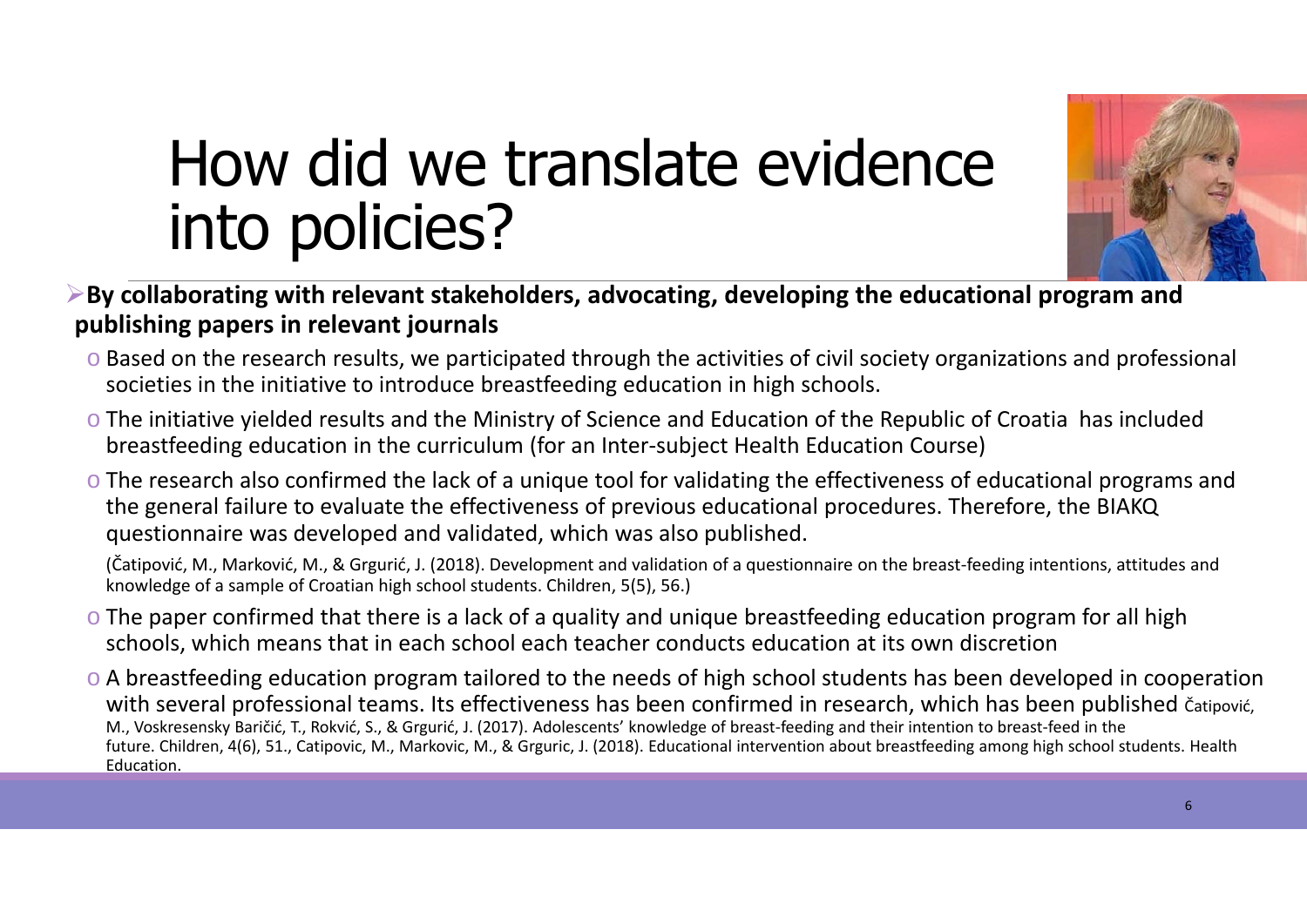## Who where the involved stakeholders of this process



### **Example 2 Key actor: Association for a Healthy and Happy Childhood**

#### Relevant stakeholders:

 $\triangleright$  Ministry of Health  $\rightarrow$  included the issue of students' education about brestfeeding in the National program for the protection and promotion of breastfeeding

 $\triangleright$  Ministry of Science and Education  $\rightarrow$  gave approval for the conducting the research among students

 $\triangleright$  UNICEF Office in Croatia  $\rightarrow$  UNICEF team for Baby-friendly maternity wards participated in the research/ supported our work ( The leader of that team and my mentor in this work Professor Josip Grgurić)

**Example 24 Found 20 Feachers Council for Biology and Chemistry**  $\Rightarrow$  participated in creating a 4hour structured course on breast‐feeding

 $\triangleright$  high schools in Bjelovar  $\rightarrow$  enabled the organization of education and student participation in research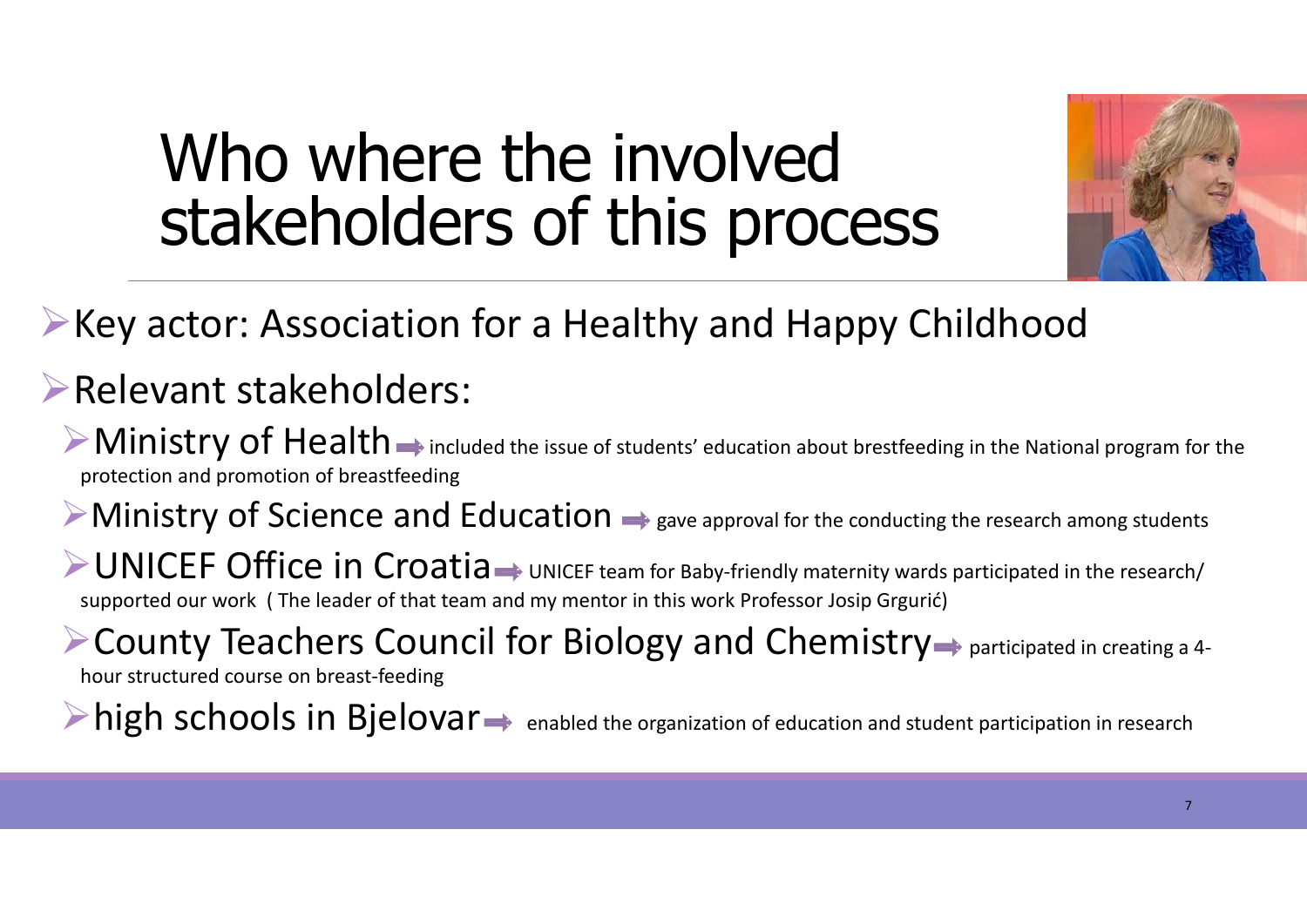# What were the key activities?

Assessment of the curriculum of the secondary school on breastfeeding topics

**Setting‐up the plan for the research with the aims, investigated group, preparation testing of the questionnaire, expected results, conclusions**

Activities after the introduction of the course on breast‐feeding to the curriculum of secondary school students in Croatia

**Development, adoption and implementation of a single program on breastfeeding for all high school students in Croatia** (still in progress)

 $\triangleright^*$ Bold - the most useful activities

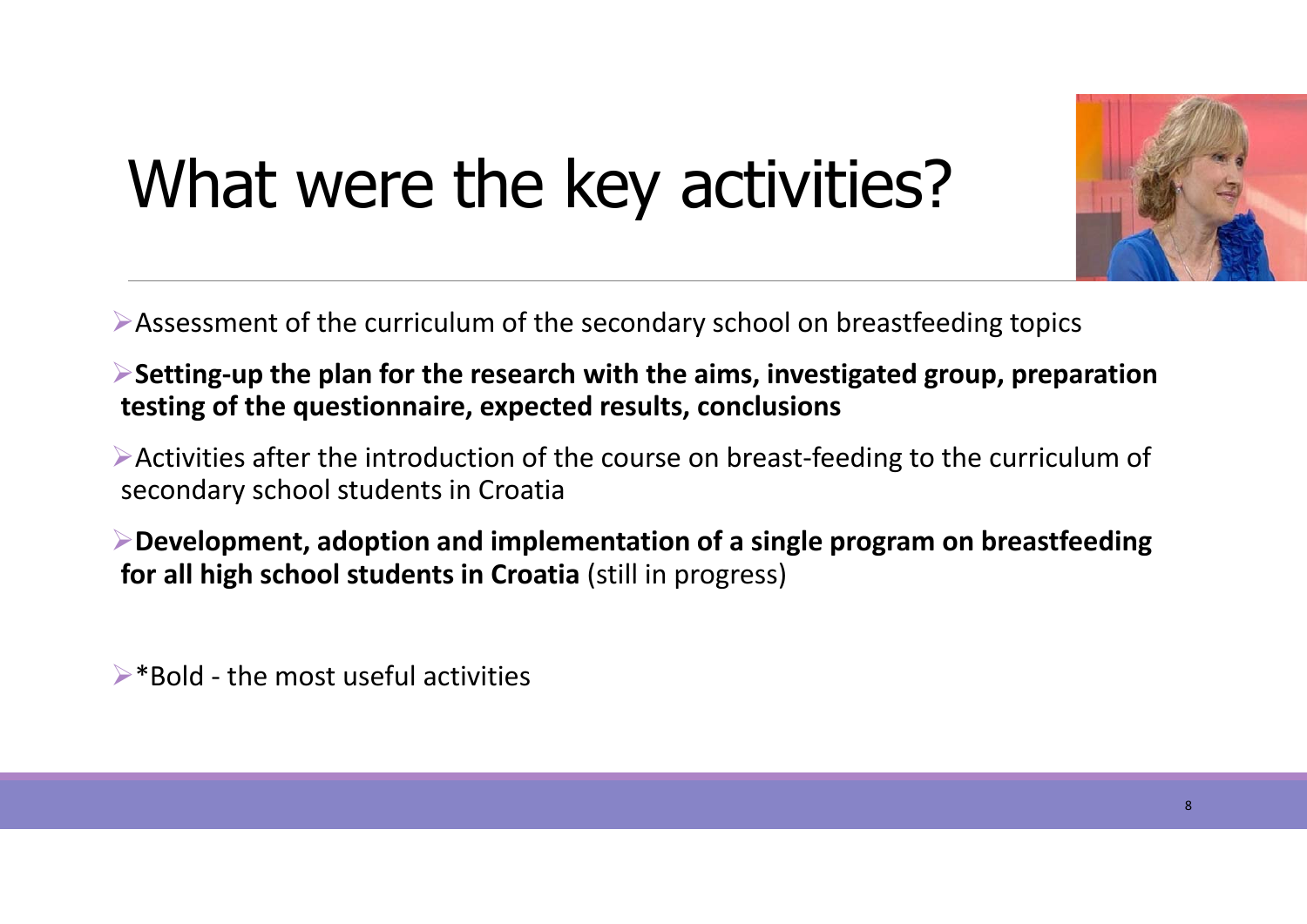

## The success of the initiative

#### **Why was it successful?**

- $\circ$  The management and staff of the public school were very eager to cooperate
- <sup>o</sup>Students were very interested in the topic, cooperative, and interactive
- <sup>o</sup>Examining the intentions, attitudes and knowledge of students with the BIAKQ questionnaire before and after breastfeeding education confirmed the effectiveness of the offered education program
- <sup>o</sup>Help on defining the topics on breastfeeding to be discussed with the Committee on Breastfeeding of Ministry of Health was very important
- <sup>o</sup>People involved in the creation of the curricula for secondary schools at the national level were cooperative

#### **What were the constrains?**

- <sup>o</sup>Very busy administrative work‐up with lots of constrains during planning of the research
- <sup>o</sup>It was not easy to ensure intersectoral cooperation of governmental bodies
- <sup>o</sup>Bureaucracy during the adoption of the curriculum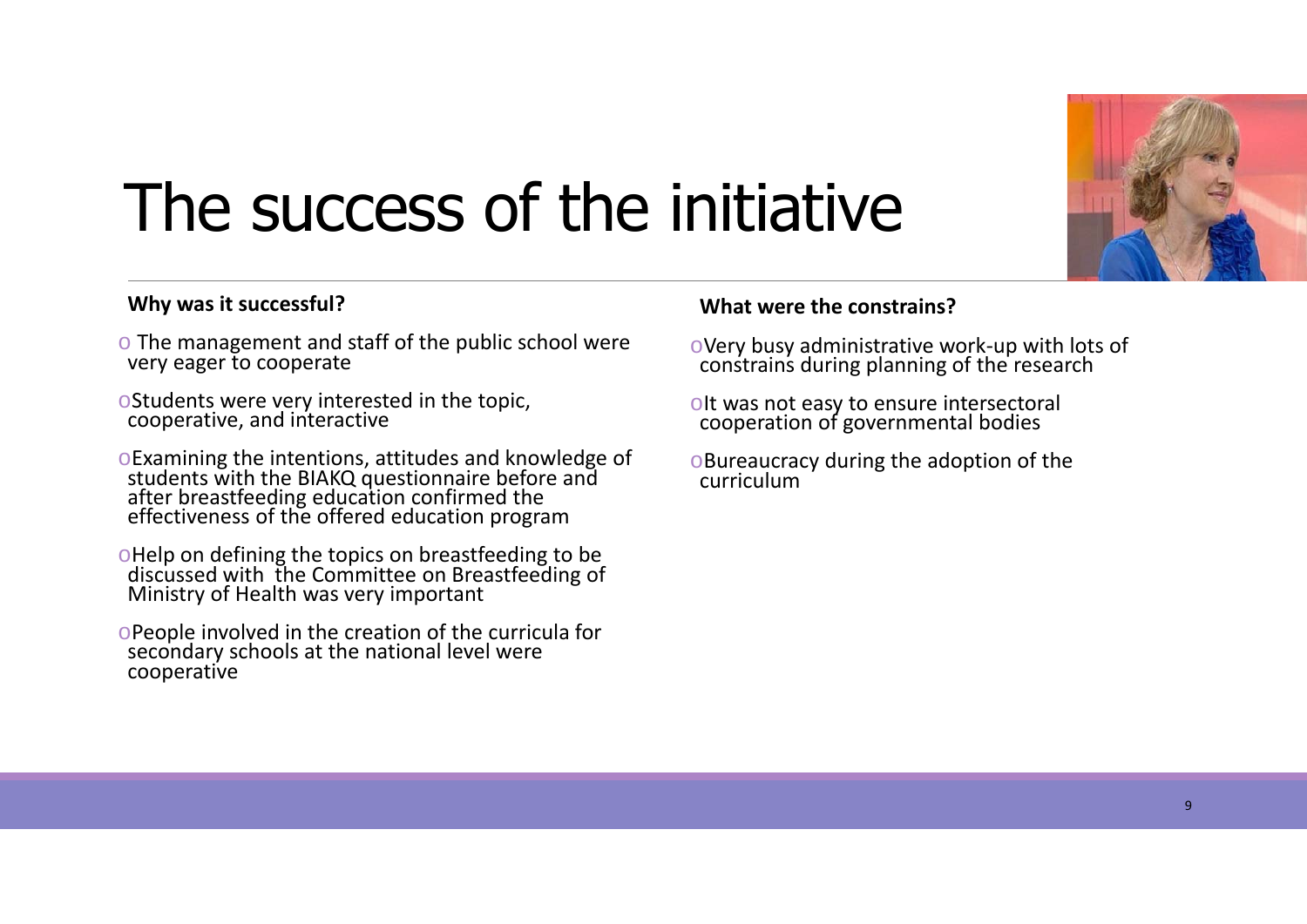

## Lesson learned

For introduction of stuctured and uniformed education on national level, stronger intersectoral cooperation is necessary

 $\triangleright$  decision makers e.g. (Ministries) should make additional efforts to initiate the actual introduction of structured and unified breastfeeding education in schools at the national level

The need for flexibility and adaptability to unforeseen circumstances ‐ Covid 19